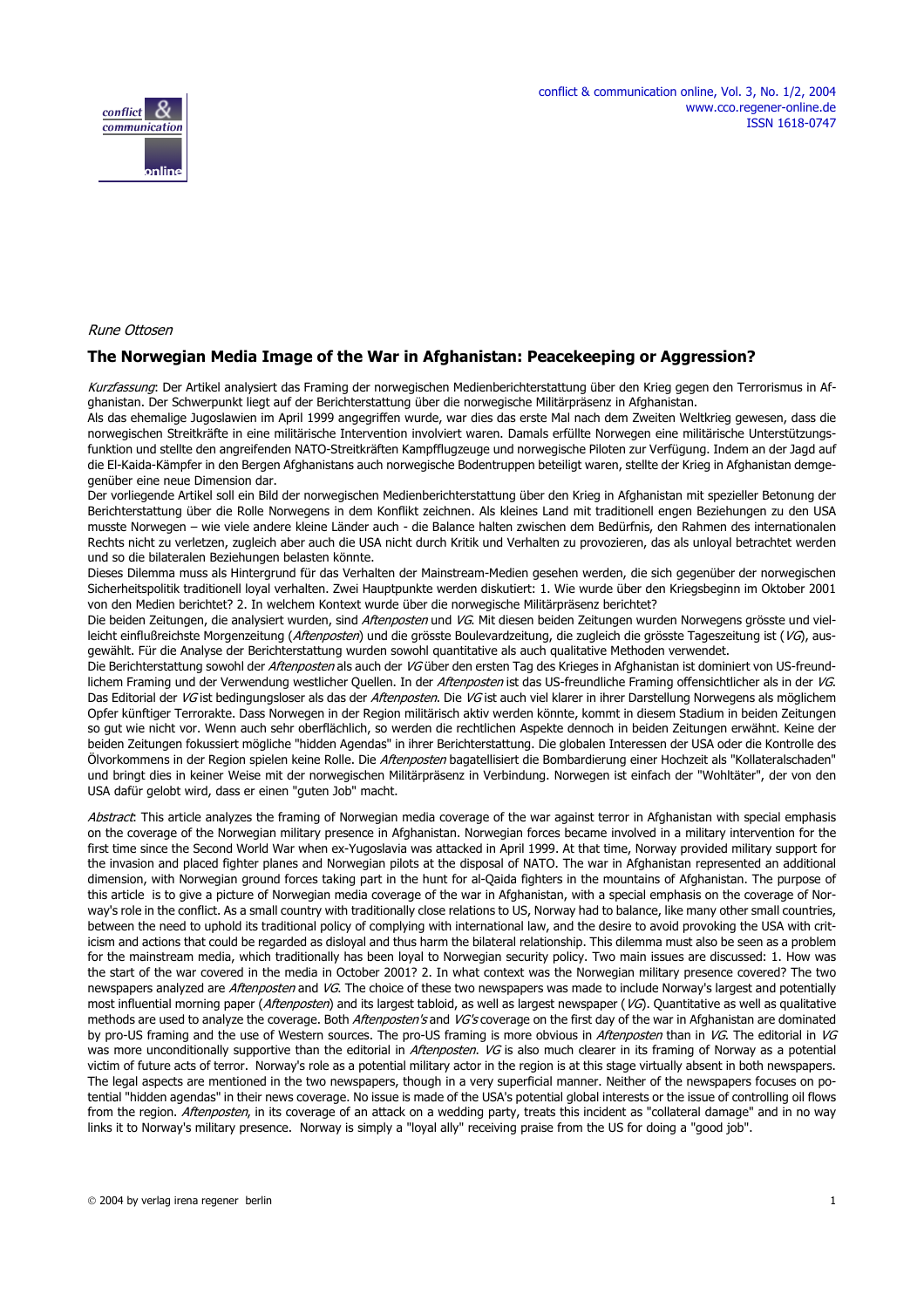# **Introduction1**

The attack on Afghanistan began on October 7 2001, and was an expected response to the attacks of hijackers on several targets in the US on September 11 of the same year. The attack was expected because US President George W. Bush had warned in several speeches that such an attack would come. "Either you are with us or with the terrorists" he said in his television speech of September 20. This was the warning of a dicotomized global conflict, divided into two groups, "friends" and "enemies". The attack was also the beginning of "the war on terror", with the declared aim of chasing potential al-Qaida members from their bases in the Afghanistan mountains and removing the Taliban regime<sup>2</sup> (Ottosen 2002b).

Norway and the Norwegian media had to take a position in this new landscape in the war against terror. Norway has traditionally been a close ally with the US and has been a loyal NATO member since 1949 (Ottosen 2001). After the Cold War and the breakdown of the Soviet Union and the Warsaw Pact NATO developed a new activist policy, representing a break with the traditional collective self-defence concept. Norway has played an active role in the NATO-led IFOR and SFOR forces in Bosnia and the KFOR forces in Kosovo. Norwegian forces were involved in a military intervention for the first time since the Second World War when the former Yugoslavia was attacked in April 1999. At that time, Norway provided a military support function in the attack and placed fighter planes and Norwegian pilots at the disposal of the attacking NATO force. The war in Afghanistan represented an additional dimension, with Norwegian ground forces taking part in the hunt for al-Qaida forces in the mountains of Afghanistan. With the exception of the Socialist Left party (SV), all parties in Parliament (Stortinget) agreed to answer in the affirmative when US requested Norwegian military support in Afghanistan. Under US command Norway contributed fighter planes, transport planes, helicopters and ground forces. A central task of the Norwegian forces was to clear undetonated ground mines. However, some of the Norwegian forces' tasks were kept secret from the Norwegian people, explained to be for security reasons. (Garbo 2002:40-50).

The historical dimension of this military action was underlined when NATO formally took over leadership of the international peacekeeping forces (ISAF). This was the first time in history that NATO assumed such a responsibility outside Europe, although no one doubts that the US will remain the dominant force within ISAF. As a commentary in a Norwegian newspaper put it, "In practice, ISAF is the lifeguard for a president, who hopes to be president outside Kabul as well" (Dagbladet 10 September 2003).

In Afghanistan, Norwegian soldiers were using live ammunition instead of blanks for the first time since the Second World War. This brought important legal issues to the surface in the public debate, with several serious issues being raised. Did the action have a legal basis in international law? Would the US or a Norwegian commanding officer have control over the Norwegian soldiers? In a situation in which Norwegian soldiers had the potential to violate international law, should they then refer to Norwegian or US law? These issues raised in the public debate in Norway were followed by similar issues when Norway sent troops to Iraq in the spring of  $2003<sup>3</sup>$ .

An interesting aspect of the Norwegian debate was that military personnel participated in the debate to a larger extent than they usually have, since Norwegian officers traditionally have kept a low profile in discussions concerning foreign and security policies. Now, many officers and their professional organisations were active. If they were going to war they wanted clear answers from the politicians<sup>4</sup>. This debate must be seen in the light of discussions during the bombing of Yugoslavia in 1999. At that time, Norwegian Prime Minister Kjell Magne Bondevik was criticized for refusing to call the action a war, calling it instead a humanitarian intervention. Four years later, speaking to a large audience of NATO officers, Bondevik criticized his own position, now admitting that it should have been called a war in the first place (Dagbladet, 3 September 2003). This self-criticism was an attempt to meet discontent within military circles with Norwegian politicians who were criticized for not properly standing behind the soldiers.

Besides the running news coverage of the military actions in Afghanistan, the media also served as a forum for public debate through editorials and comments from editors and journalists. There were also many letters from readers expressing concern over these issues.

<sup>1.</sup> This paper was presented in an earlier version to the 16th Nordic Media Conference in Kristiansand, Norway August 17-19 2003. It will also be published in Nordicom Review in 2004. The project is funded by the "Fritt Ord" foundation.

<sup>2.</sup> The Bush-doctrine was announced later in State of the Union address, Jan 2003 with three main strands 1. The concept of 'pre-emptive war' 2. Regime change in hostile countries housing potential terrorist. 3. Aggressive promotion of US-style democracy.

<sup>3.</sup> See the article "Norwegian soldiers at war in distant countries" (Norske soldater i krig i fierne land). Aftenposten on 5 May 2003.

<sup>4.</sup> See, among others, the article "The US, NATO and Norwegian Security" (USA; NATO og norsk sikkerhet) by Jacob Børresen in Aftenposten on 26 June 2003.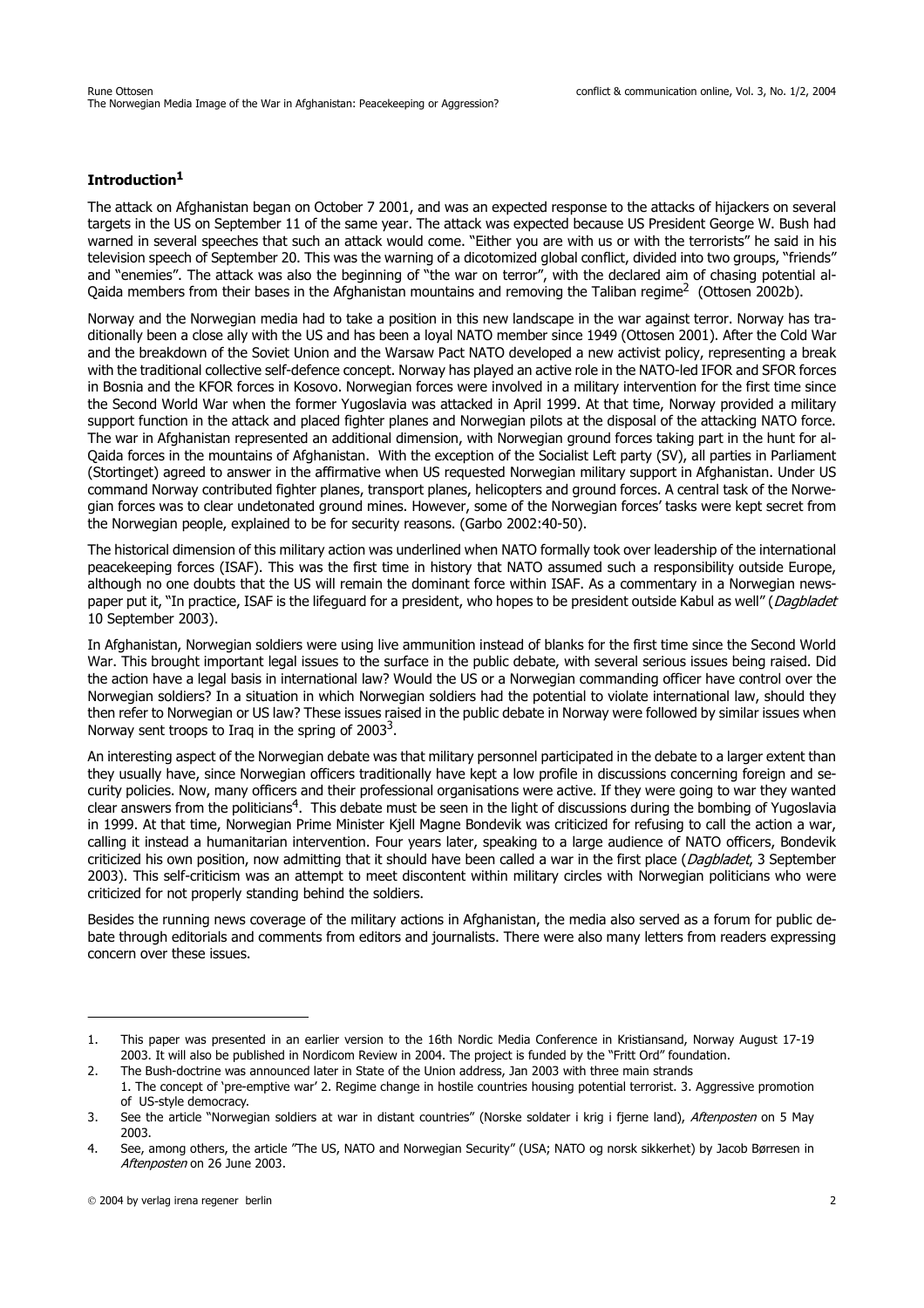### **The issues**

The purpose of this article is to give a picture of Norwegian media coverage of the war in Afghanistan, with a special emphasis on the coverage of Norway's role in the conflict. As a small country with traditionally close relations to US, Norway had to balance, like many other small countries, between the need to be loyal to its traditional aim of keeping its actions within the framework of international law, and on the other not to provoke US with criticism and behaviour that could be regarded as disloyal and thus harm the bilateral relationship. This dilemma must also be seen as a back carpet for the main stream media which traditionally has been loyal to Norwegian security policy (Ottosen 2001).

I will raise two main issues:

- 1. How was the start of the war covered in the media in October 2001?
- 2. In what context was the Norwegian military presence covered?

The official American picture of the war was that it was a necessary step in the "war against terror" after September 11. The critics, however, saw it as one of several examples of American hegemonism and imperialism. After presenting the Norwegian media image of the war I will discuss the framing of the Norwegian military presence in the selected newspapers. In all wars, involved parties try to place their own acts and motives in the most favourable light. This is the very purpose of war propaganda. According to Jowett and O'Donnell, propaganda "is the deliberate and systematic attempt to shape perceptions, manipulate cognitions and direct behaviour to achieve a response that furthers the desired intent of the propagandist" (quoted from Jowett & O'Donnell 1992).

All modern wars are also media wars. Since the Gulf War in 1991, when CNN had its commercial breakthrough with 24 hour satellite broadcast, the battle to win hearts and minds in a global context has also been a media battle (McLaughlin 2002). Media strategies are developed by involved parties to win the propaganda war, and all sides try to control and influence the journalists (Solomon 2001). Different methods are used in this process, including persuasion and physical control over the journalists' movements. If it is not possible to keep journalists away from the battlefield through restrictions, censorship or security regulation they will be included in different systems of mutual corporations such as pools and embedded systems (Ottosen 2001).

The purpose of all media strategies is to have the war coverage represented in the media on a track as close to the official propaganda version as possible. Through the embedded programme during the Iraqi invasion, the Pentagon changed from its policy during the Afghanistan war when heavy restrictions were placed on journalist access to the battle zone. Through the embedded programme, journalists were given military ranks and operated closely with soldiers at the front (Lewis et al. 2003). It is outside the framework of this paper to discuss the embedded system, however it should be noted that during the Afghanistan war journalists had little access to the military operations, if any at all. Working conditions and access to information are naturally of great importance for the coverage. In a summary of the working conditions for journalists in Afghanistan, Colombia Journalism Review wrote that journalists had been denied access to American troops to a larger extent than in any other conflict (Ottosen 2002a:53).

One of the consequences of lack of access to the battlefield is a fragmented news picture. Lack of access to sources and first-hand information is also a potential ethical issue. Less information and opportunity to check sources means a higher likelihood of "falling into the propaganda trap" and for journalists being used in propaganda strategies and will have consequenses for the framing of the news coverage (McLaughin 2002:15).

#### **Media frames for Norwegian military presence**

One issue to be discussed in this article is what possibilities the Norwegian government had to create an image of the Norwegian military presence in Afghanistan that was different from that of the US presence. The issue must be raised since there was a potential conflict for the media to simultaneously defend the Norwegian self image as a "peacemaker" and be involved in a military operation that some critics said was a violation of international law (Garbo 2002).

The framing by the media of an event to a large extent decides the framing of the public debate (Tuchmann 1978, Parenti 1993). In this situation, the media image of the Norwegian military presence is important. Is it framed as a "peace effort" or a violation of international law? The answer to this question is important in understanding the character of this conflict in the global conflict picture.

An important issue in this respect is the framing of the Norwegian military presence. Irene E. Rossland, a student in the masters program in journalism at Oslo University College, conducted a study of the media coverage of a press tour to Afghanistan organized by the Norwegian Military. Her findings show that Norwegian journalists portray the potential problems of the Norwegian military presence only to a small extent. The coverage's main focus was on positive connotations linked to the ambitions of preventing terror and helping the civilian population (Rossland 2003).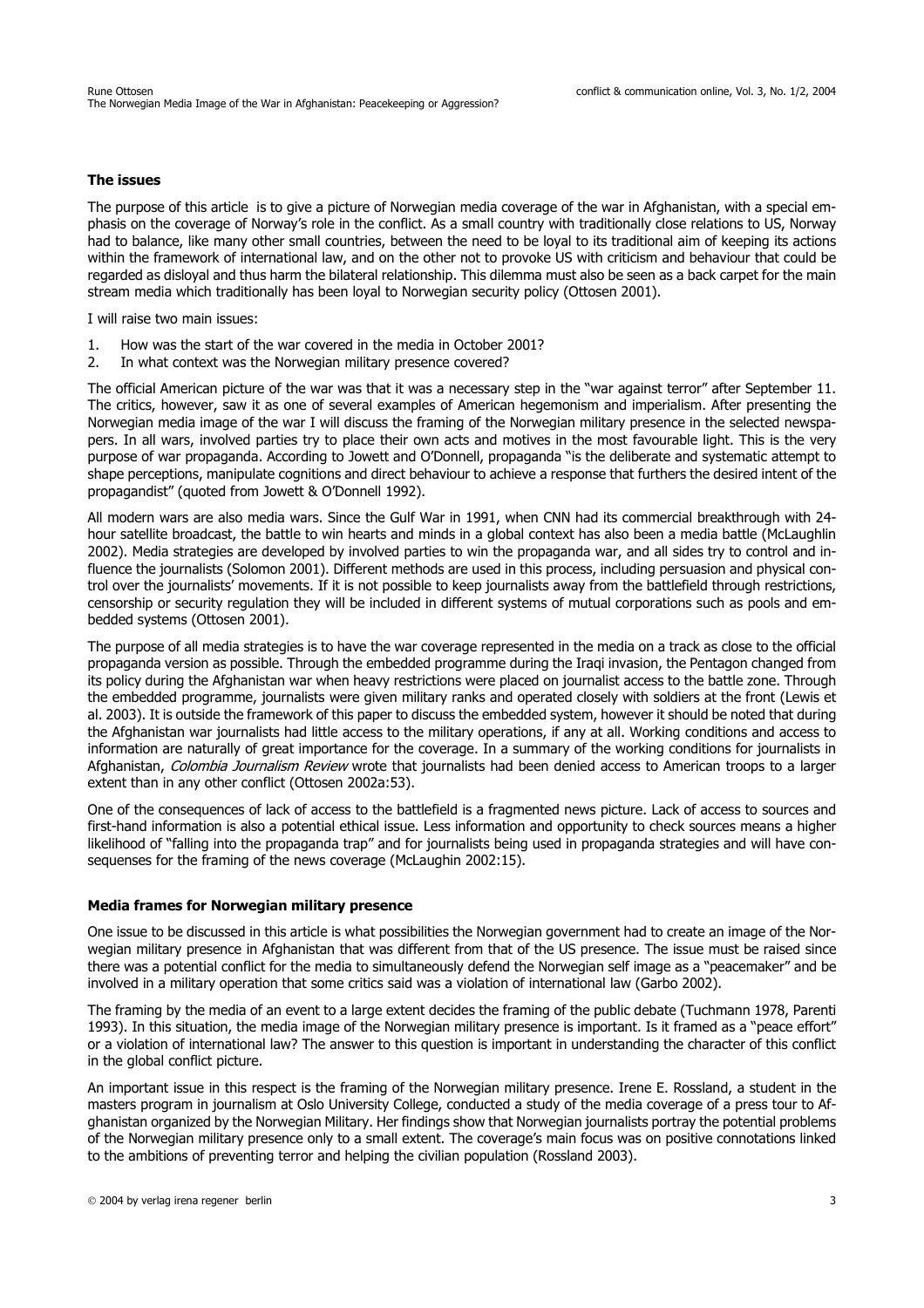In connection with the coverage of "Norwegian" issues, it can be useful to see it in the light of Pierre Bourdieu's interpretation of "doxa". Doxa is a room with closed doors and is thus excluded from public debate. The term doxa is taken from the Greek doxa, meaning the non-political or the issues not up for discussion. According to Bourdieu, there are doxic rooms in all societies, something one does not question since it affects fundamental structures in a society being taking for granted. According to Bourdieu, one's opinion has access to two forms of discourses, the heterodox (the questionable) and the orthodox (the correct). But the doxic room itself is not open for discussion (von der Lippe 1991).

In this context issues such as access to oil, US strategic interest and geopolitical aims are all part of doxa and are thus not discussed in the running news coverage. Such issues, which John Pilger calls a hidden agenda, are left to dissidents and are not brought into the framework of mainstream media (Pilger 1998).

### **Sample**

My research material includes both television (the traditional public service channel NRK and the commercial channel TV 2) and newspapers (Aftenposten and  $VG$ ). In this paper I will concentrate only on the newspapers.

The choice of these two newspapers was made to include Norway's largest and potentially most influential morning paper (Aftenposten) and its largest tabloid, as well as largest newspaper (VG). Both newspapers are owned by Schibsted, one of three major mediacompanies in Norway controlling the majority of the newspapers in the country. It should be noted here that VG as a tabloid should not be compared to British and German tabloids like the Sun and Bild Zeitung since VG is regarded as a serious newspaper in tabloid format. The choice of these two newspapers as a sample should not be regarded as representative of the Norwegian press, since open critics among the newspapers such as the left-wing Klassekampen and the more liberal-oriented Dagbladet are not included. But the sample is an indicator of the Norwegian mainstream media picture of the war, including the fact that  $VG$  was the highest selling newspaper in Norway at the time with a daily circulation of 390,000 with an additional 100,000 on Saturdays (figures from 2002).

# **Methodology**

I will use a combination of quantitative and qualitative methodology.

The quantitative method will be used in registering articles by genre, use of sources and framing the article. The tendencies in the framing will be coded on the basis of different ideological positions towards the conflict. The coding of each article is documented in a report made by my research assistant Trine Ustad Figenschou (Figenschou 2004). Here I will merely summarise the main findings. The strength of this method is that it allows us to identify the presence of certain ideological positions (or styles) and use of sources in a quantitative manner. However, this analysis must be used carefully since it does not give a clear picture of the main story in each article; with *main story*, I refer to Teun van Dijk's definition (main framing, title and lead) (van Dijk 1988). This quantitative presentation must therefore be analysed together with more detailed analysis of the coverage of the first day of the war (October 8), the editorials, etc.

The framing will be analysed according to the following five categories:

- A) US hatred: The US was attacked because it itself is the largest evildoer and terrorist. In the September 11 attacks, US tasted its own medicine. The attacks on US targets will not stop before the Americans have left Saudi Arabia, Israel has left Palestine and the sanctions against Iraq are lifted.
- B) US-critical: The US was attacked. The terrorists are criminals who should be prosecuted by an international court and the conflict should be solved through diplomacy. This is an issue for the UN and should not be dealt with by the US or NATO on its/their own. The enemy is not a nation but a loose network of individuals, thus Article 5 in the NATO charter is irrelevant. (This position might be combined with a critical stand against the Taliban and al-Qaida).
- C) Norwegian angle: What is the consequence for Norway? Norwegians are at the centre of the events because we are also threatened, as a Western nation and NATO member. As a nation we must take precautions to defend ourself. The story defends its place because Norwegians are in focus. (Stories in which Norwegians are interviewed or comment are not included).
- D) Neutral: Straightforward situational description of events, comments on facts, rescue operations, etc.

#### **The political background**

After the terrible events of September 11 there were fewer doubts as to what means could be justified in fighting terrorism compared to the case of the war against Yugoslavia. There was a political consensus that "something had to be done" to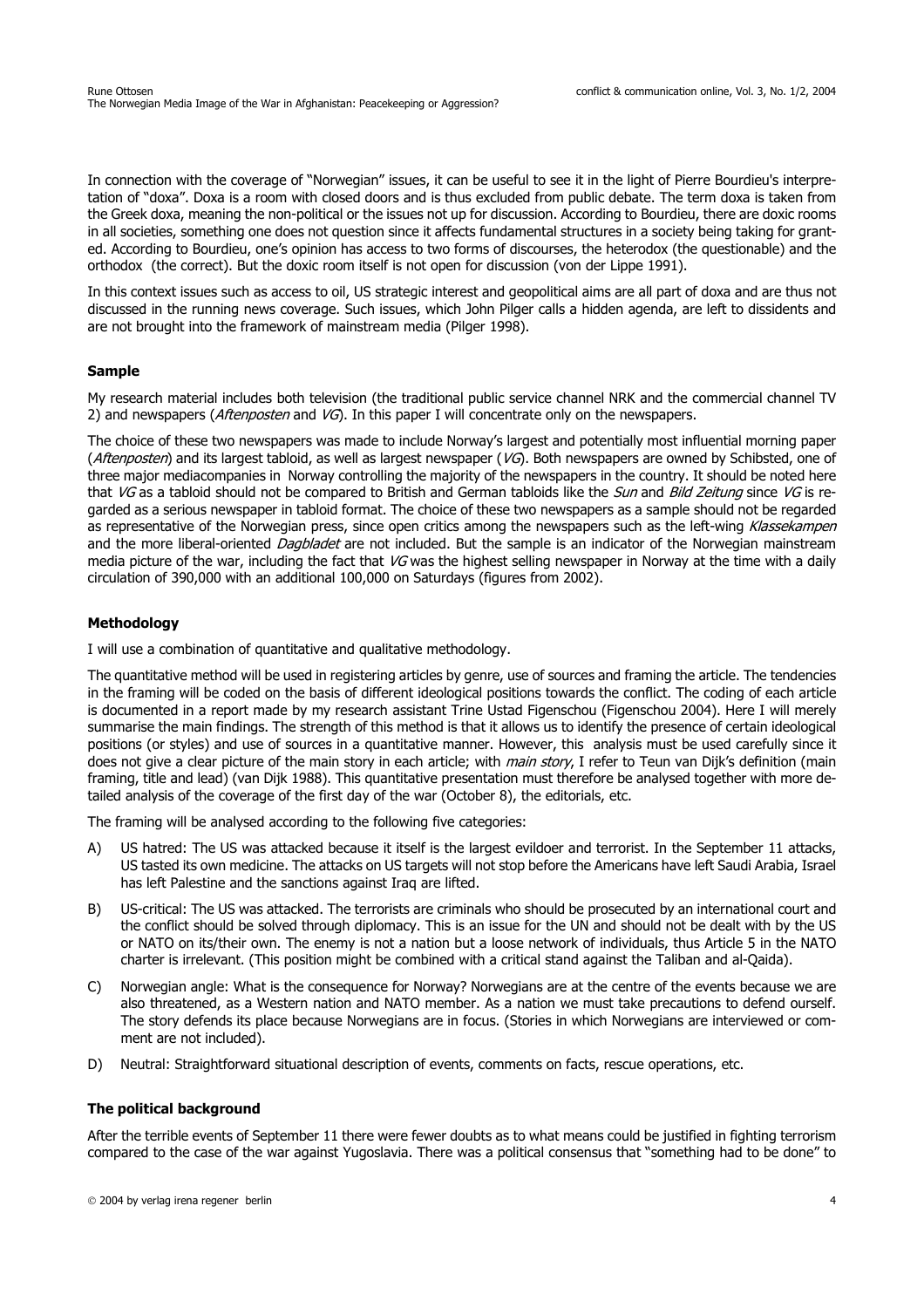answer the attacks in New York and on the Pentagon. The question was when and where the counterattack would come. In an earlier work I have shown how President Bush's speech to the nation on September 20 was covered in VG and Aftenposten. At the time, VG referred to the speech in a somewhat more uncritical way than did *Aftenposten*, and supported its content in an editorial. *Aftenposten* had a more analytical approach and expressed some doubts in its editorial as to whether President Bush's harsh rhetoric was the right solution in the battle against international terrorism (Ottosen 2002b). My hypothesis is thus that we will find similar differences between *Aftenposten* and VG in the coverage of the war in Afghanistan.

President Bush's rhetoric was obviously a propaganda discourse, intended primarily for the US audience. It left no doubt about Bush's agenda. Obviously there existed true empathy with the 3,000 human beings left dead in what once was the World Trade Center. We were reminded of their destiny through their pictures and names in the newspapers and the media images of their mourning relatives closing ranks with their president. These "worthy victims" were visible, to use an expression of Noam Chomsky (Herman & Chomsky 1988). The "unworthy victims", the Afghan civilian population who died as innocent victims of the warfare in similar numbers in the months to come, were however not represented in the media with pictures and names. They should remain anonymous, as "collateral damage" in a "just" and seemingly unavoidable war (Ottosen 2002b).

One issue discussed in this article is the media coverage of the Norwegian military presence in Afghanistan. A hypothesis is that the image of the Norwegian presence will be framed as "good-doing", to borrow an expression from the Norwegian historian Terje Tvedt.

In an analyses of the image of the Norwegian development aid, Tvedt has identified a segment in Norwegian society including the Ministry of development aid, NGO's receiving funding from the government and journalists writing about northsouth issues, defending Norwegians as "good-doers" regardless of the actual policy. The good will of the Norwegian efforts to help the poor in the south out of poverty is protected against any form of critical discourse (Tvedt 2003).

This image of Norwegians as being by definition "good-doers" can easily be transferred to Norway as a "peace factor" in the international arena. This image is cultivated in the Israeli-Palestine conflict with the Oslo channel as bridge builder in the conflict, even though this channel in the end proved to be a dead end. The political content of the Oslo channel is never blamed, because Norwegians are by definition good-doers. The same approach can be used to analyse the role of Norway as mediator in conflicts in countries such as Sri Lanka, Guatemala and Sudan. Norway is never blamed if the peace process fails, because as good-doers we can never be responsible for anything bad or evil (Tvedt 2003). My hypothesis is that the media image of the Norwegian military presence in Afghanistan will be coloured by this concept of Norwegians as gooddoers. This was actually clear from the very beginning, when the military force sent there was defined as a humanitarian force with the main purpose of clearing mines and taking care of security. Potentially problematic side effects of the Norwegian military presence, such as the potential killing of innocent civilians, were closed in the doxic room, to use Pierre Bourdieu's expression (von der Lippe 1991).

In addition, we have the cultural issue linked to the tendency of Western media to see the world through Eurocentric lenses. In his book Orientalism, Edward Said has traced the historical roots of Eurocentrism back to Western colonialism. Elisabeth Eide has documented how Eurocentrism colours the contemporary media coverage of Afghanistan, using an example from BBC News on March 14 2002 in which it was stated "Eight US servicemen have died and 49 have been wounded in the action so far. Several allied Afghans have also been killed".

Eide asks the rhetorical question "Were any Afghanis wounded? How many? Is it too much trouble to count the local victims?".

# **Content analysis**

The following time spots have been selected for analysis of the coverage in VG and Aftenposten:

- The use of sources and framing in the first week of the war (8-14 October 2001)
- All articles reviewed from the coverage on the first day of the war (8 October)
- Additional relevant articles collected on a random basis to analyse the Norwegian military presence

In the following content analysis I will look at the framing of articles and use of sources, with basis in the following variables $<sup>1</sup>$ :</sup>

<sup>1.</sup> My research assistant, Tine Ustad Figenschou, is responsible for the content analyses and Jarle Havenes has coded the material to SPSS.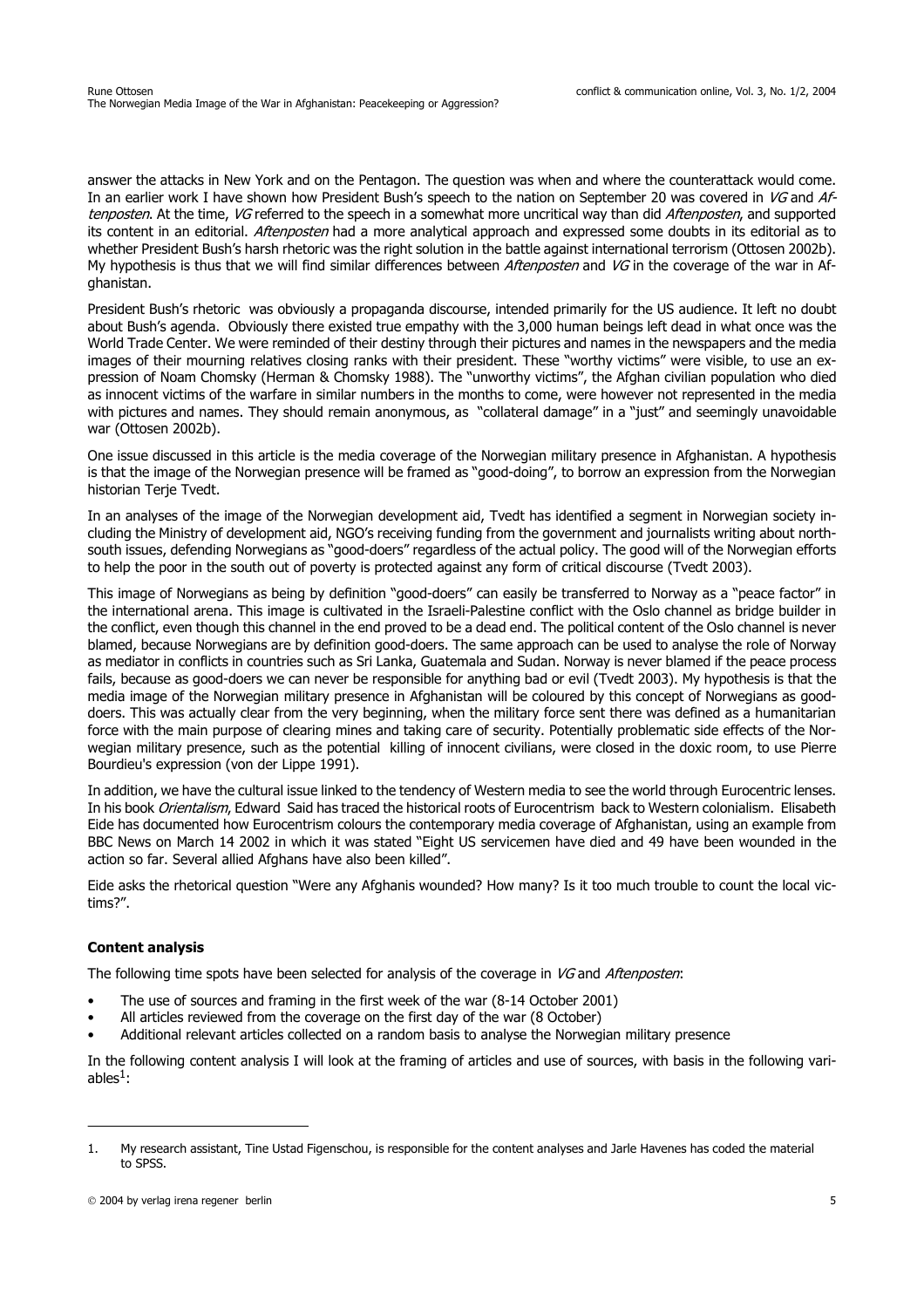# **1. Nationality (country of origin of sources):**

- A) America
- B) Norway
- C) Other NATO countries
- D) Afghanistan
- E) Russia
- F) Other Arab countries
- G) Others

# **2. Genre**

- A) News
- B) Feature/reportage
- C) Commentaries
- D) Editorials
- E) Petit
- F) Briefs
- G) Interviews

# **Findings**

|                     | Aftenposten |               | VG  |               | <b>Total</b> |               |
|---------------------|-------------|---------------|-----|---------------|--------------|---------------|
|                     | n           | $\frac{0}{0}$ | n   | $\frac{0}{0}$ | n            | $\frac{9}{6}$ |
| <b>News</b>         | 71          | 68.27         | 63  | 63.00         | 134          | 65.69         |
| Feature/reportage   |             | 1.92          | 4   | 4.00          | 6            | 2.94          |
| <b>Commentaries</b> | 16          | 15.38         |     | 7.00          | 23           | 11.27         |
| <b>Editorials</b>   |             | 2.88          | 4   | 4.00          |              | 3.43          |
| <b>Briefs</b>       | 12          | 11.54         | 21  | 21.00         | 33           | 16.18         |
| <b>Interviews</b>   | 0           | 0.00          |     | 1.00          |              | 0.49          |
| <b>Total</b>        | 104         | 100.00        | 100 | 100.00        | 204          | 100.00        |

Table 1: Overview by genre on the coverage of the war in Aftenposten and VG October 8-14 2001.

Aftenposten featured 104 articles the first week of the war and VG100. There were few differences between the two newspapers regarding genre. Most articles were news stories (68% in Aftenposten and 63% in VG). VG contained more editorials (4 vs. 3) and but Aftenposten, on the other hand, contained more commentaries (16 vs. 7).

|                          | <b>Aftenposten</b> |               | VG  |               | <b>Total</b> |               |
|--------------------------|--------------------|---------------|-----|---------------|--------------|---------------|
|                          | n                  | $\frac{0}{0}$ | n   | $\frac{0}{0}$ | n            | $\frac{9}{6}$ |
| <b>Expert source</b>     | 56                 | 21.5          | 53  | 30.8          | 109          | 25.2          |
| Politician               | 132                | 50.8          | 84  | 48.8          | 216          | 50.0          |
| <b>Man on the street</b> | 29                 | 11.2          | 6   | 3.5           | 35           | 8.1           |
| Victims                  | 10                 | 3.8           | 6   | 3.5           | 16           | 3.7           |
| Other media              | 33                 | 12.7          | 17  | 9.9           | 50           | 11.6          |
| <b>Other</b>             |                    | 0.0           | 6   | 3.5           | 6            | 1.4           |
| <b>Total</b>             | 260                | 100.0         | 172 | 100.0         | 432          | 100.0         |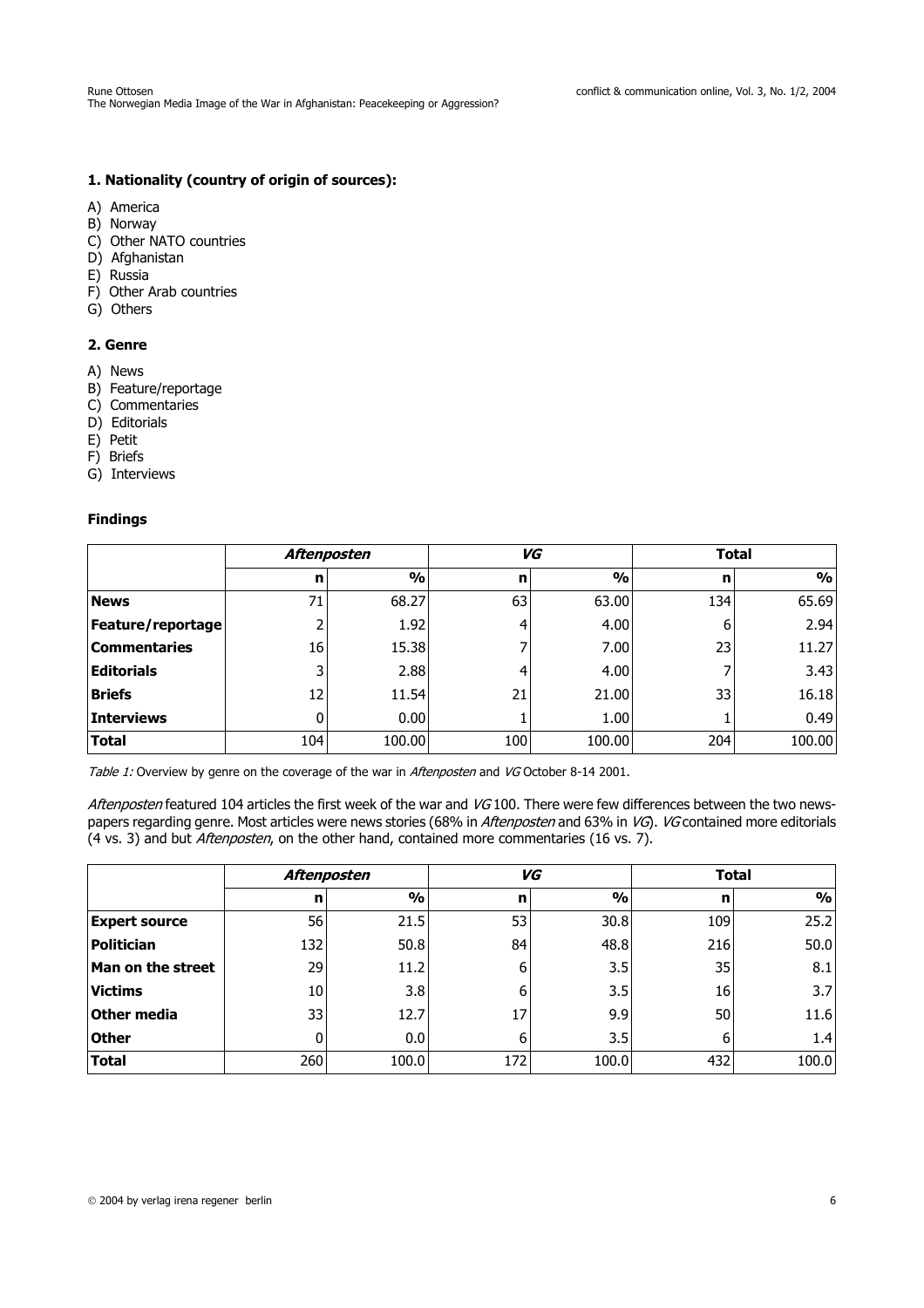

Table 2: Sources by category in VG and Aftenposten October 8-14 2001

As we can see, Aftenposten and VG have politicians as their main sources the first week of coverage, indicating that the political framing of the coverage was quite substantial.

In both newspapers nearly 50% of the sources were politicians. Aftenposten contained more use of "man on the street" sources than did VG (11.2% vs. 3.5%), whereas VG contained more use of "expert sources" than did Aftenposten (30.8% vs. 21.5%). Over all, this is an indication that VG had a somewhat more elite-orientated coverage than did Aftenposten.

|                                       | <b>Aftenposten</b> |               | VG  |               | <b>Total</b> |               |
|---------------------------------------|--------------------|---------------|-----|---------------|--------------|---------------|
|                                       | n                  | $\frac{9}{6}$ | n   | $\frac{0}{0}$ | n            | $\frac{0}{0}$ |
| <b>US</b>                             | 48                 | 19.4          | 57  | 34.5          | 105          | 25.4          |
| Norway                                | 77                 | 31.0          | 59  | 35.8          | 136          | 32.9          |
| <b>Other</b><br><b>NATO-countries</b> | 26                 | 10.5          | 11  | 6.7           | 37           | 9.0           |
| Afghanistan                           | 33                 | 13.3          | 23  | 13.9          | 56           | 13.6          |
| <b>Russia</b>                         | 7                  | 2.8           | 0   | 0.0           |              | 1.7           |
| <b>Other</b><br><b>Arab countries</b> | 54                 | 21.8          | 10  | 6.1           | 64           | 15.5          |
| <b>Other</b>                          | 3                  | 1.2           | 5   | 3.0           | 8            | 1.9           |
| <b>Total</b>                          | 248                | 100.0         | 165 | 100.0         | 413          | 100.0         |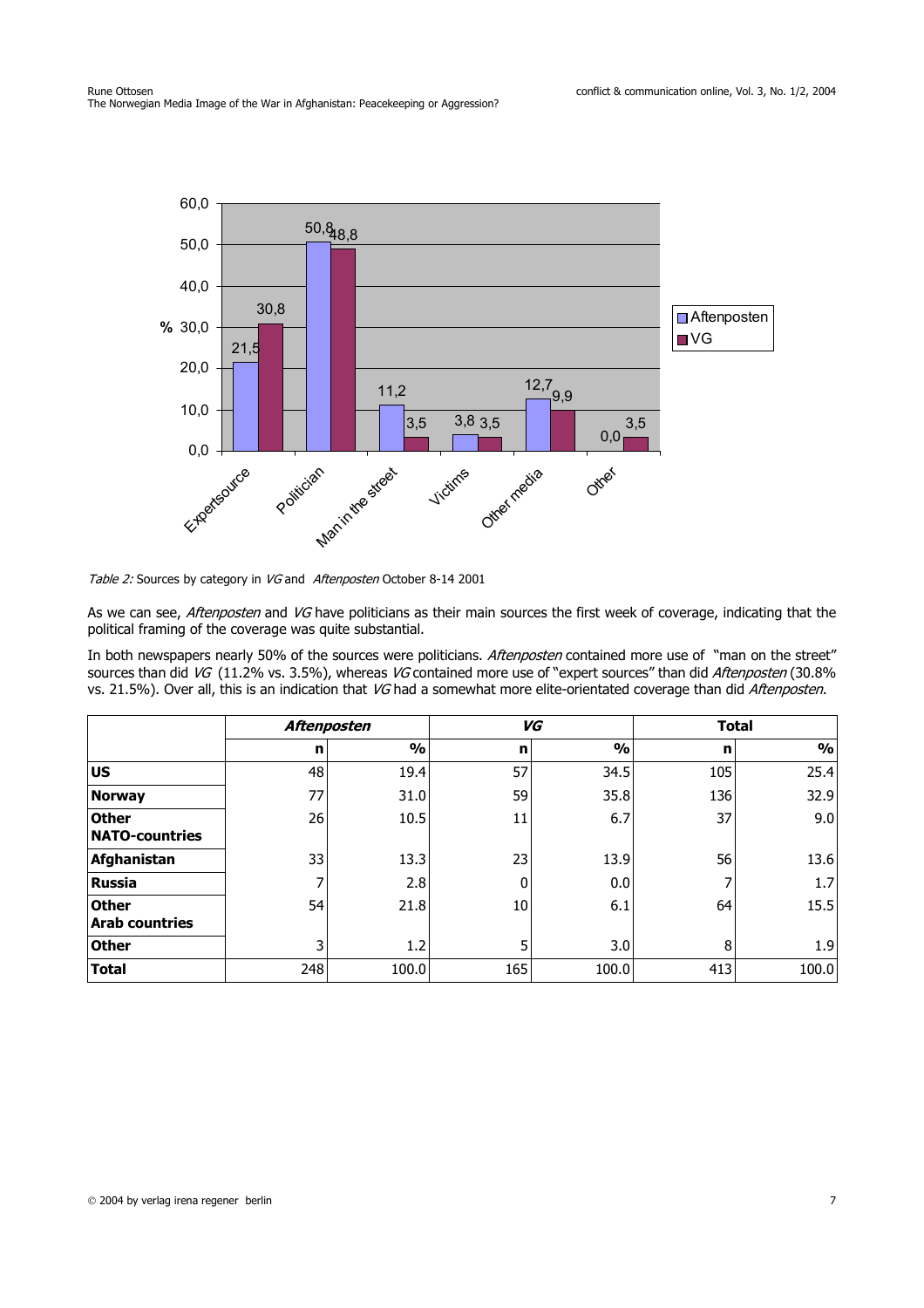

Table 3: Sources by nationality in VG and Aftenposten October 8-14 2001

If we look at the national origin of the sources, VG had more US sources than did Aftenposten (34.5% vs. 19.4%). VG also had more Norwegian sources than did Aftenposten (35.8% vs. 31%). We can conclude that western sources dominated in both newspapers, but that *Aftenposten* featured substantially more Arab sources than did VG (21.8% vs. 6.1%).

|                   | <b>Aftenposten</b> |               | VG  |               | <b>Total</b> |               |
|-------------------|--------------------|---------------|-----|---------------|--------------|---------------|
|                   | n                  | $\frac{1}{2}$ | n   | $\frac{0}{0}$ | n            | $\frac{9}{0}$ |
| <b>USA hatred</b> | 31                 | 11.8          | 9   | 5.2           | 40           | 9.2           |
| USA-critical      | 50                 | 19.0          | 17  | 9.9           | 67           | 15.4          |
| USA-friendly      | 44                 | 16.7          | 40  | 23.3          | 84           | 19.3          |
| Norwegian version | 48                 | 18.3          | 55  | 32.0          | 103          | 23.7          |
| <b>Neutral</b>    | 90                 | 34.2          | 51  | 29.7          | 141          | 32.4          |
| <b>Total</b>      | 263                | 100.0         | 172 | 100.0         | 435          | 100.0         |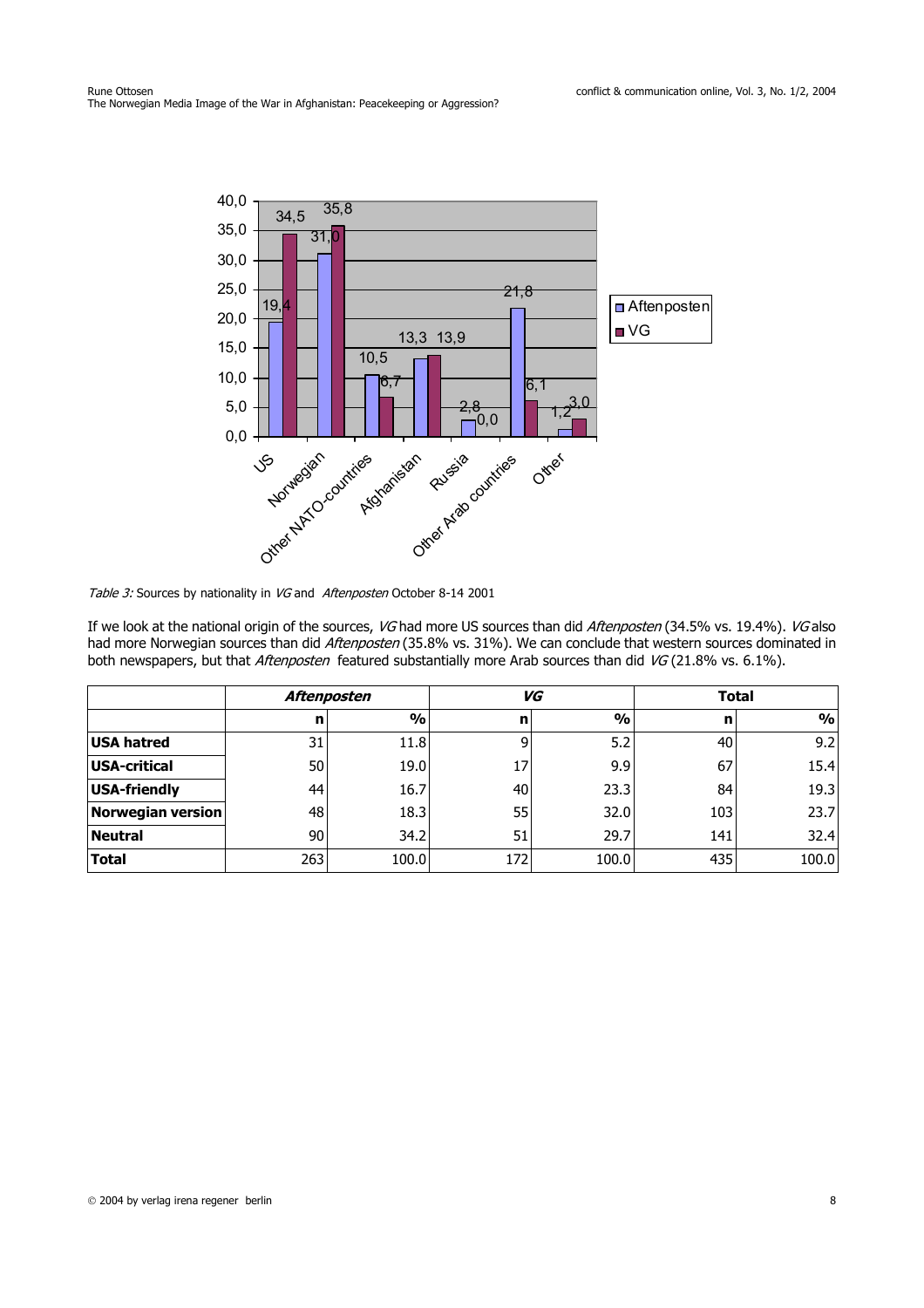

Table 4: Framing of articles in VG and Aftenposten October 8-14 2001

The tendency in the framing confirms my hypothesis that VG had a more "Norwegian"-oriented and "US-friendly" framing than did Aftenposten. It should be noted, however, that the "neutral" framing was the largest category in Aftenposten (34.2%) but was also quite dominant in  $VG$  (29.7%). It is also noteworthy that the category US hatred was larger than one might expect (11.8% in Aftenposten and 5.2% in VG). This is due to quite a few quotations from Arab sources. One should be careful in drawing overly wide conclusions based upon this framing analysis since it is based on findings statements at any level in the text and not performed according to what Teun van Dijk (1988) calls "the main story", i.e. title, lead and angling of the article. Thus, this framing must be seen in connection with the following detailed analysis of the first day of the coverage.

# **The qualitative analyses**

#### **The coverage in Aftenposten on October 8**

Aftenposten featured 19 articles on the first day of its coverage, on five pages (in addition to the front page). Much of the space on page 2 is used to present the US perspective and justification for the attack. Other countries' reactions to the attack are also presented here. For me it is of special interest to see the framing of the Norwegian government's position on "the war against terror". On the front page, we see a reference to Somalis in Norway under investigation, suspected of whitewashing funds for potential acts of terror. One story, with no sources referred to, has the title "Oslo bought competence to meet terror". It is a story about the municipality of Oslo buying advanced equipment to deal with potential gas attacks. The journalist explains the lack of sources in this way: "Because of the local government's fear of frightening its own population it is not easy to have the story of these precautions confirmed by open sources".

In another story, the focus is on the threat of terror against Norway under the title "Norway: Increased risk of terror" and is based on a press conference with Prime Minister Jens Stoltenberg. Another story, entitled "Norway's support for the war", features an interview with Norway's Foreign Minister, Torbjørn Jagland, expressing Norway's support for the US and underlining the fact that Norway is not at war. The only story focusing on the civilian population in Afghanistan is an interview with the leader of the Afghan association in Norway who expresses mixed feelings about the attack. He expresses his understanding for the war but also talks about his fear for civilian casualties (Title: "Fears the the death of innocent civilians").

On this day *Aftenposten* featured an editorial with the title "Operation Enduring Freedom" Here, support is expressed through the words "The US has broad international support and sympathy". The US position is expressed by President Bush in the reference to a speech in which he stated that this was not an attack on the Afghan people, but on terrorists and their supporters. Bush also promised the Afghan people massive humanitarian support. He also expressed fear for a long-lasting military operation, but the main focus is on the sympathy for the operation: "Because of the cruelty of the acts on Septem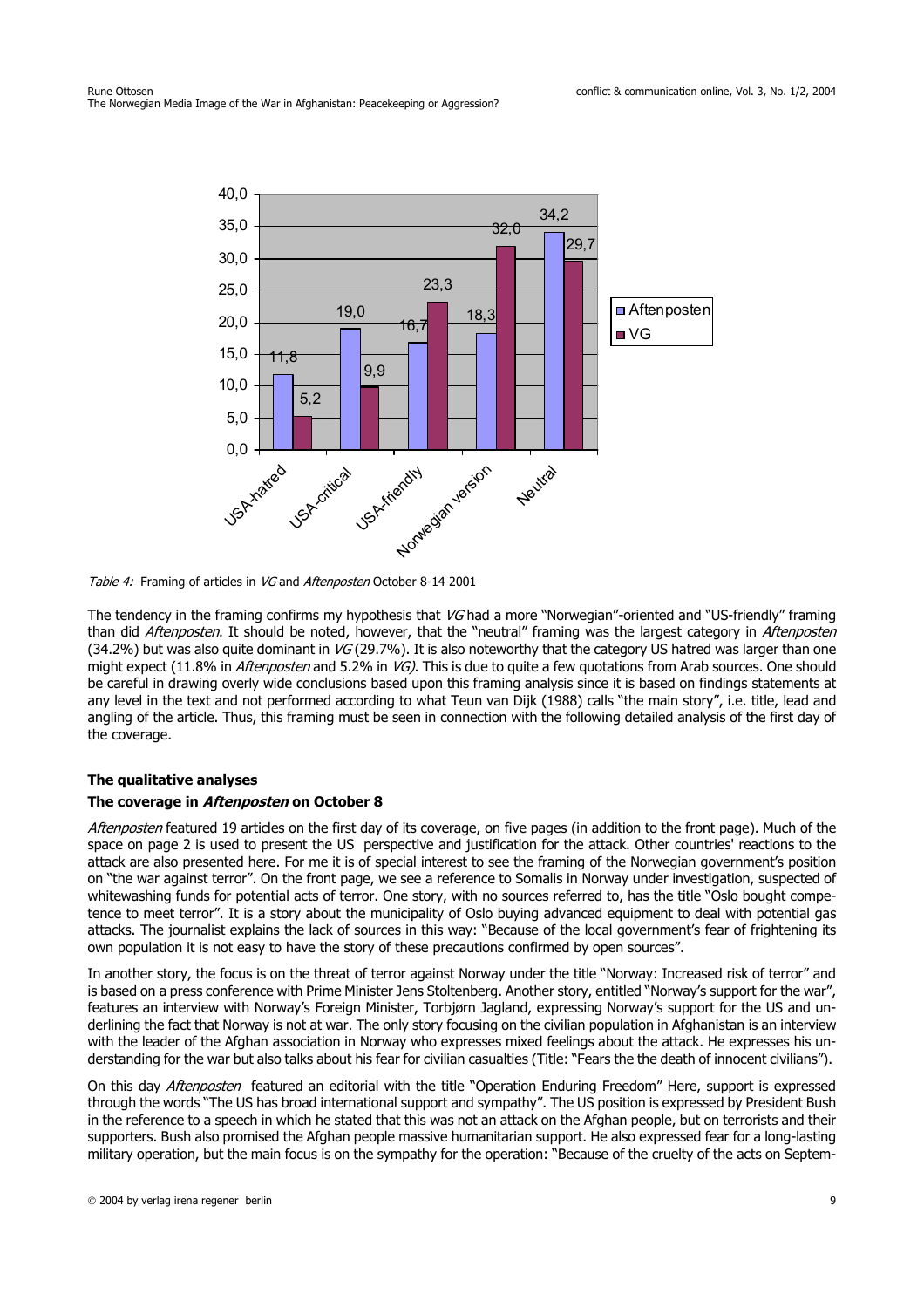ber 11, an alliance has been formed in the period following the attacks, based on the sympathy and support for the US attacks from the larger part of the world". With reference to British Prime Minister Tony Blair, Aftenposten underlined that this was not a war on Islam. It is also pointed out that all wars are human tragedies. The language portrayed the attack in neutral terms such as "military operation".

The title and beginning of the editorial are clearly within a US-friendly framing, whereas later in the article there is a mixed message stressing the need for humanitarian aid, diplomacy and political initiatives. Here we see US-critical tendencies in the words "Broad alliances and non-simplified enemy images must be the basis for the war against terror in the time to come."

# **The coverage in VG on October 8**

VG had 19 stories on 17 pages on its first-day of coverage of the war. It is rare for VG to have so much foreign news, so this underlines the significance of the event. The focus on bin Laden on the front page is a typical tabloid framing compared to the more political approach in *Aftenposten*. Earlier research on war coverage found similar personification of the conflict expected to simplify complex issues on the front page at the news stand (Ottosen 1994).

The first pages inside the paper are dominated by heavy US sources such as Donald Rumsfeld, informing readers that there will be secret operations, and a statement from President Bush underlining that this war represents a "new front" in the war on terror. VG, to a larger extent than Aftenposten, focuses on the issue of refugees and the humanitarian situation in Afghanistan. A spokesman from UNCHR expresses a fear of there being a million refugees. A statement from English Prime Minister Tony Blair (referred to from a television speech) underlines that everything is being done to avoid civilian casualties. In a comment, Donald Rumsfeld claims that the war is not directed towards Afghans or Afghanistan. This is a typical propaganda discourse within the framework of the "humanitarian intervention" known from the war in Kosovo (Nohrstedt, Höier and Ottosen 2002). As was the case in the Kosovo coverage, VG does not reflect the fact that the war in itself might represent a humanitarian threat. In a statement in another article, Donald Rumsfeld is quoted as saying that since the Taliban, and not civilians, are the target, planes have started dropping aid at the same time as bombs are dropped (p.6). What is not commented on by VG in the news during the first week (but is mentioned by columnist Marie Simonsen in her October 14 column) is the strange practice of dropping bombs and aid in the same operation. When these actions also included cluster bombs that looked like toys, the situation became problematic for the NGOs trying to concentrate on humanitarian aid. This was also heavy criticized by many NGOs. Another peculiarity about the coverage in VG was the massive documentation of the war in the form of graphics, maps and other illustrations (pp. 6 & 12-13).

VG also focused on the danger of new terror attacks since the war would represent a provocation to al-Qaida. On pages 10-11 are stories on the fear of terrorist attacks in the US and London. Within a discourse analytical framework these stories remind us of the "worthy" victims of September 11 and serve as justification for the current attacks.

VG, like Aftenposten, used the Afghan exile groups in Norway to express worries about the civilian population. Tarig Bazger, editor of the newspaper *Dawat* published in Norway for refugees, expressed mixed feelings about the war in the same way as his fellow Afghan colleague at Aftenposten did.

"Don't touch the civilians" is the message expressed in his title  $(p.14)$ . "The Norwegian angle" is even clearer in VG than in Aftenposten. The title "Increased fear of terror (pp. 15-16) focuses on the danger of terror attacks on Norway. Prime Minister Jens Stoltenberg expresses a fear of terrorist attacks as he simultaneously gives his support to the US, and claims without counterarguments that the attack on Afghanistan has a solid foundation within international law. This interpretation of international law is later modified by one of Norway's most prominent experts on international law, professor Geir Ulfstein (Ulfstein 2003). Minister of Foreign Affairs Thorbjørn Jagland says in a comment that Norwegian authorities might mobilise Reserve Forces against the danger of terrorism. In the article "Secure more Norwegian cities" authorities suggest increased protection against potential gas attacks on Norwegian targets. In a story under the headline "Stay at home", the Norwegian Civil Defence advises Norway to stay in their houses if Norway is attacked with chemical weapons. Claus Hagen, Director for the Council for Civil Defence is quoted as saying that in the case of a chemical attack people are safer in their homes than in shelters.

This focus on Norway as a potential victim is contrasted by the toning down of Norway as potential aggressor. The only focus at this time on Norway's potential contribution to the war is in the form of a denial expressed in the title "Norwegian ships not in the war zone" (author's emphasis). In this article, the Norwegian Minister of Defence underlines that the Norwegian warships that Norway has placed at NATO's disposal are not being activated at this stage. VG and Aftenposten have one editorial each on October 8. What is unusual about the editorial in  $VG$  is that it covers an entire page while it is usually no more than a column. On September 12  $VG$  also runs a full-page editorial. Already in the title ("Retaliation"), the war is linked to September 11. Through two pictures from the ruins of the World Trade Center, the link to September 11 is obvious. One picture is from the memorial at which fire-fighters and rescue personnel are mourning with their heads hung,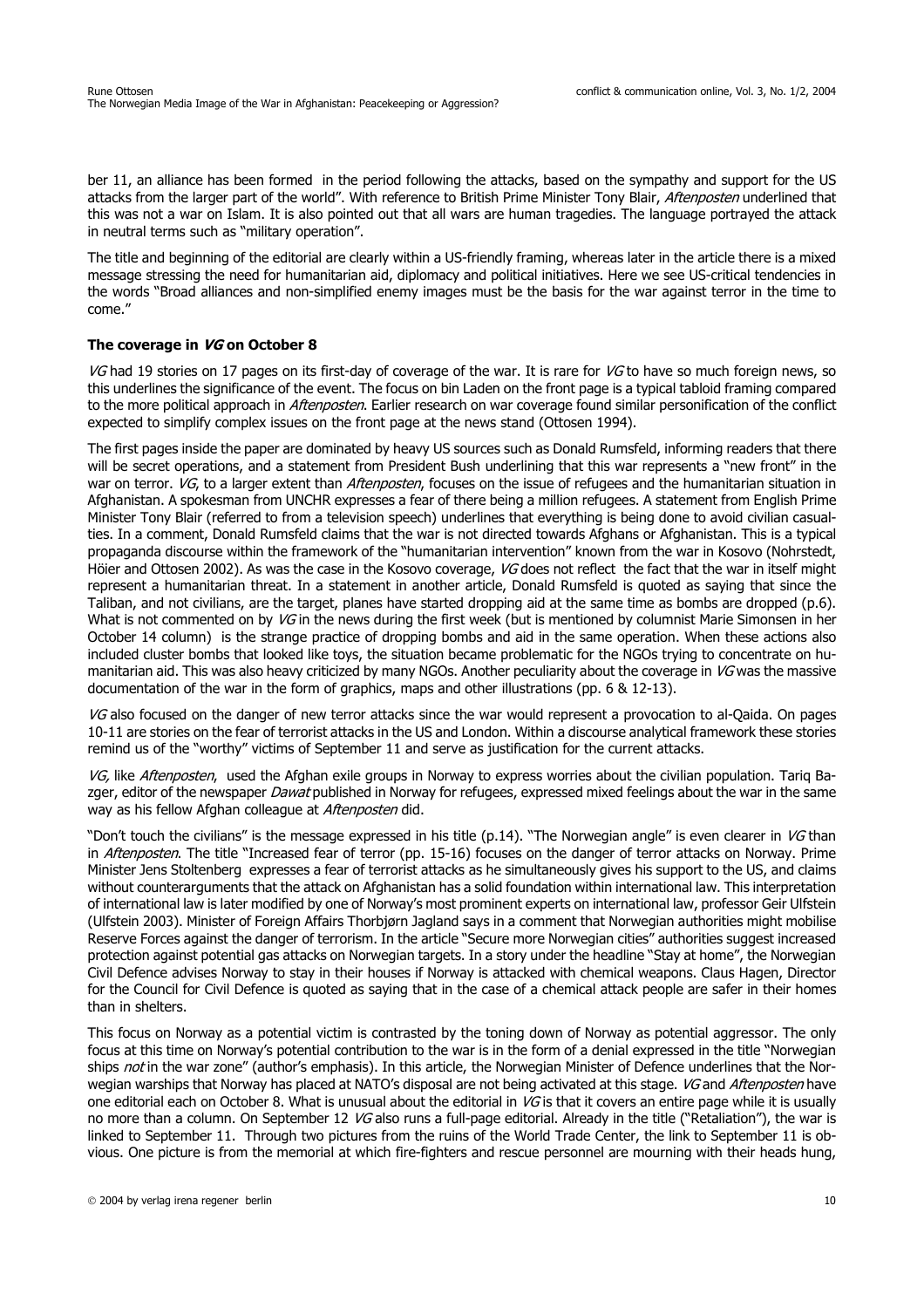under the Stars and Stripes. The editorial is unconditional in its support for the war and has a clear-cut US-friendly framing: "Norway must wholeheartedly support the US and UK attacks against bases and military installations. There must be no shred of doubt that our country is fully behind the advances to stop the threat that resulted in mass deaths at Manhattan". VG also claims that Norway is committed by paragraph 5 in the NATO charter to join the "war on terror". In an article in a juridical journal, Professor Geir Ulfstein later argued against this interpretation of paragraph 5 but concluded that the attack on Afghanistan could be justified according to the priciple of right to self defence (Ulfstein 2003).

The editorial is a rather detailed review of the global conflict picture in the world as a whole after September 11 and addresses the risk of terror by referring to bin Laden's "Insane quasi-religious message". Still it underlines that "The West has a great deal to be ashamed of and humanitarian and diplomatic efforts are necessary to correct mistakes of the past". After this passage, which can be read partly as a US-critical remark, VG returns to its full support for the war with the sentence "In this conflict it is impossible to react differently from what Bush and Blair have expressed during the past month: the battle must be fought on all fronts, political, diplomatic and military".

The editorial has many loaded and strong words about the terrorist attacks: "awful attack" "the same disgusting companionship" "this evil and its causes". The American attack is on the whole portrayed in a more cautious manner, for example "the attack on bases and military installations". The exception is the argument for the need of a military attack, where it is stated that the terrorists will not be stopped "without the brutal use of military force". Several expressions are used to underline the editorial's main message, that that Norway must support the US: "There must be no shred of doubt that our country is fully and wholeheartedly behind (the war)". War resisters, on the other hand, are described as naïve: "It would be naive to believe that the enemy of the international community that we here face will be broken down without the use of brutal military power". The editorial also comments on the danger of loss of civilian lives, but the wording here is different from that of the descriptions of the deaths of September 11. which are described as "mass deaths". The danger of new terrorist attacks with potential mass death is described as "new terrible attacks on civilian targets". Unwanted deaths because of the warfare in Afghanistan are likened more to collateral damage through the expression "will undoubtedly also hit civilians".

The editorial is overall US-friendly in its framing, but has an element of US-critical tendencies, especially in the urgent need for humanitarian aid and diplomacy (particularly towards the Palestinians).

#### **Norway as good-doer or evil-doer: When bombs hit a wedding**

In February 2002 The New York Times revealed that after September 11 the Pentagon had opened a new office called the "Office of Strategic Influence". The office was to be headed by General Simon Worden, and was opened when President Bush wanted to expand the "war on terror" to Iraq and other"rogue states", defined by Bush as the "axes of evil" (including Iraq, Iran and North Korea). An important task for the new office was to steer foreign media and western politicians towards a more pro-US attitude, allegedly with a method that was a mixture of truths and lies (Aftenposten 28 January 2002). Shortly after the existence of the office became public, it was closed due to the controversial issue of the use of black propaganda (lies). But according to the *Los Angeles Times* the same propaganda activities continued under the name "Special Plans", under Central Command (Arkin 2003).

In a conflict situation such as in Afghanistan we must be prepared to face propaganda and media strategies since the war zone is also under the constant influence of PSYOPS operation, including the spreading of leaflets and small radios that can only be used when tuned to a channel broadcast from aeroplanes. In addition we have factors mentioned earlier in this article, including the issue of "worthy" and "unworthy" victims whereby the people "down there", to borrow Elisabeth Eide's expression, have a tendency to be counted among the "unworthy". When civilians are killed by "the enemy" it can be portrayed as the "true character" of the "evil" others. But civilians killed by "our side" are "collateral damage", as it is called in the propaganda language (Eide & Ottosen 2002).

When Norwegian soldiers are fighting side-by-side with US troops in the mountains of Afghanistan and Norwegian pilots can shoot from their F-16 planes over Afghanistan as they did beginning in autumn 2002, in my mind there should be an ethical debate in the media to discuss the purpose of the Norwegian military presence. A part of this discussion should be open arguments concerning the very justification for a war. In this debate the journalists should look at the role of Norway from "outside". As a nation at war we must answer to international law and the Geneva Convention. Thus, quality journalists should judge their own military according to principles laid down in the UN Declaration of Human Rights and other well accepted rules of international law (Ottosen 2003). I will use an example from *Aftenposten* on July 2 2002 to analyse the contextualisation of the presentation of Norway's military presence.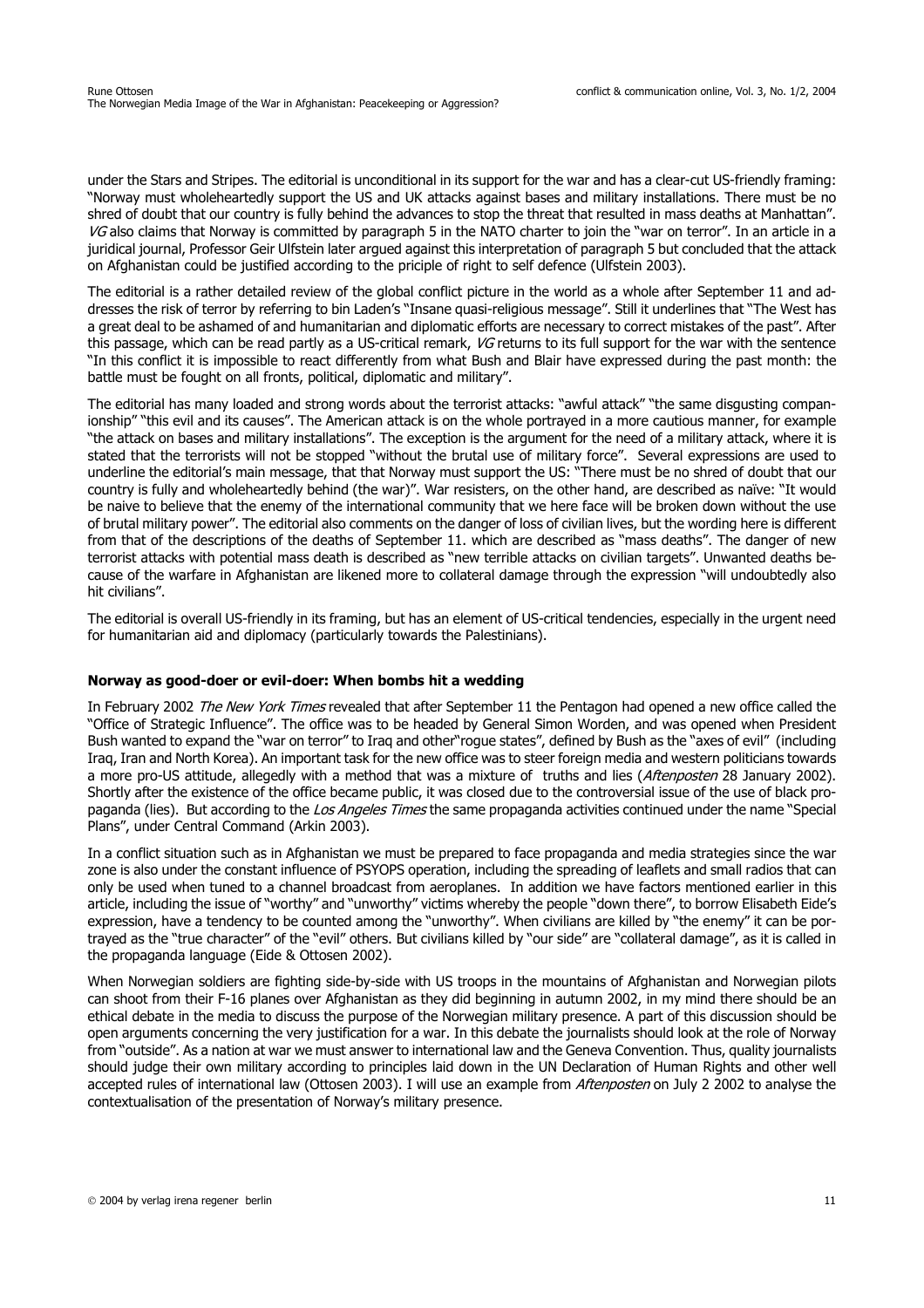#### **Aftenposten's coverage of the bombing of a wedding**

On July 2 2002 Aftenposten ran two separate news stories about Afghanistan. Both were small articles, one on the news page and the other on the foreign page. On the news page there was a small article about the Norwegian soldiers in Afghanistan entitled "Norwegian war efforts in Afghanistan praised". The lead speaks for itself: "Minister of Defence Kristin Krohn Devold is impressed by the effort of the Norwegian forces in Afghanistan". The praise continues in the text: "Just good words". Devold had visited the Norwegian forces and explained that she had received "crystal-clear feedback" from "top military officers in other countries" on Norway's war efforts. The story was a report from a press conference celebrating six months of Norwegian military presence in Afghanistan. Together with Chief of Armed Forces Sigurd Frisvold, Defence Minister Devold marked the celebration by giving positive news about "our boys" doing their job under US command: "(the minister) underlined that Norway has developed good competence in some specific niche areas. She mentioned that at the NATO meeting in June the Americans recommended that small countries should specialize in niche capacity and mentioned Norway as an example" (Aftenposten 2 July 2002 p. 2). With a language that could have been taken from the business community, there are few connotations of Norwegian soldiers' involvement in war and potential death. Nothing in the text whatsoever hints that Norwegians could be involved in battle or killing.

If we proceed to the second article on the foreign page, we are reminded of the brutal reality in Afghanistan. But this story is in no way linked to the fact that Norwegian pilots at that time were also present in the air space over Afghanistan.

The title of this story is "Mistaken bombing may have killed 120 Afghans". The story with a byline from Reuter/NTB (The Norwegian News Agency, author's remark) quotes a Pentagon source, admitting that a bomb was accidentally dropped on a wedding party. The following day, *Aftenposten* followed up with a larger story about the incident in which the number of casualties was reduced to "at least 40". In this story the Afghan Minister of Foreign Affairs, Abdullah Abdullah, criticizes the Americans at a press conference and at the same time reveals that Afghan intelligence has proven that Osama bin Laden is still alive. It is perhaps no coincidence that these two pieces of information are presented at the same time if we remember earlier requests from the Pentagon that the media should mention who is responsible for the war every time civilian casualties are mentioned (Ottosen 2002a).

To modify the critique of *Aftenposten*, it should be mentioned that several times after this story was printed, the newspaper followed up with critical articles on the wedding incident, including a major story in the evening edition, *Aftenposten Aften* on July 29 2002. Here it was revealed that in a UN report on the wedding it was stated that US forces came to Kararak, the site of the incident, shortly after the attack and removed evidence that could link the Americans to the bombing, thereby obstructing the investigation. Since the Pentagon had refused to release air photos that could shed light on what happened, we still do not know all the facts about this incident. One theory is that the American were misinformed by Afghan intelligence sources who wanted to provoke the US forces into bombing and thus show them in a bad light. Another theory was that what the Americans thought was gunfire was actually fireworks from the wedding celebration, and mistakenly saw it as an attack on their planes. (Aftenposten 29 July 2002).

Even though *Aftenposten* followed up the wedding incident in a critical manner, this tragedy was never seen in connection with the Norwegian military presence. The Norwegian soldiers are praised because they are clever, but their skills are never linked to their roles as potential "evil-doers". Since the Norwegian pilots and soldier are by definition "good-doers" they are in no way linked to potential war crimes or violation of international law. In my mind this raises some ethical issues. Should not the Norwegian newspaper readers also be challenged to also see potential problems regarding the Norwegian military presence? The defence minister did not establish any links between the "praise" of the Norwegian soldier and innocent wedding guests being killed by our closest ally and Commander in Chief. Would it not be the task of the journalist to establish this discourse?

If we turn this around and see the framing of a potential al-Qaida attack on a similar wedding, mainstream media would surely not hide the story in a small note on the news page. It would probably be a front-page story, framed as a proof of the evilness and cynicism of the terrorists. It would most likely also be followed up with commentaries and the conclusion that this proves the true nature of extremists with no respect for human life, etc. The fact that the West has chosen warfare as a means in the "war on terror", with the consequence that many civilians have died in Afghanistan, was not commented upon. This link between the response to September 11 and innocent dead civilians in Afghanistan is not established – it is a closed door (a doxa). In my mind it should be an ethical issue that Norwegian journalists focus on this.

### **Conclusion**

Both Aftenposten's and VG's coverage on the first day of the war in Afghanistan are dominated by US-friendly framing and the use of Western sources. The US-friendly framing is more obvious in Aftenposten than in VG; thus my hypothesis is confirmed. The editorial in VG is more unconditional than is the editorial in Aftenposten. VG is also much clearer in its framing of Norway as a potential victim of future acts of terror. Norway's role as a potential military actor in the region is at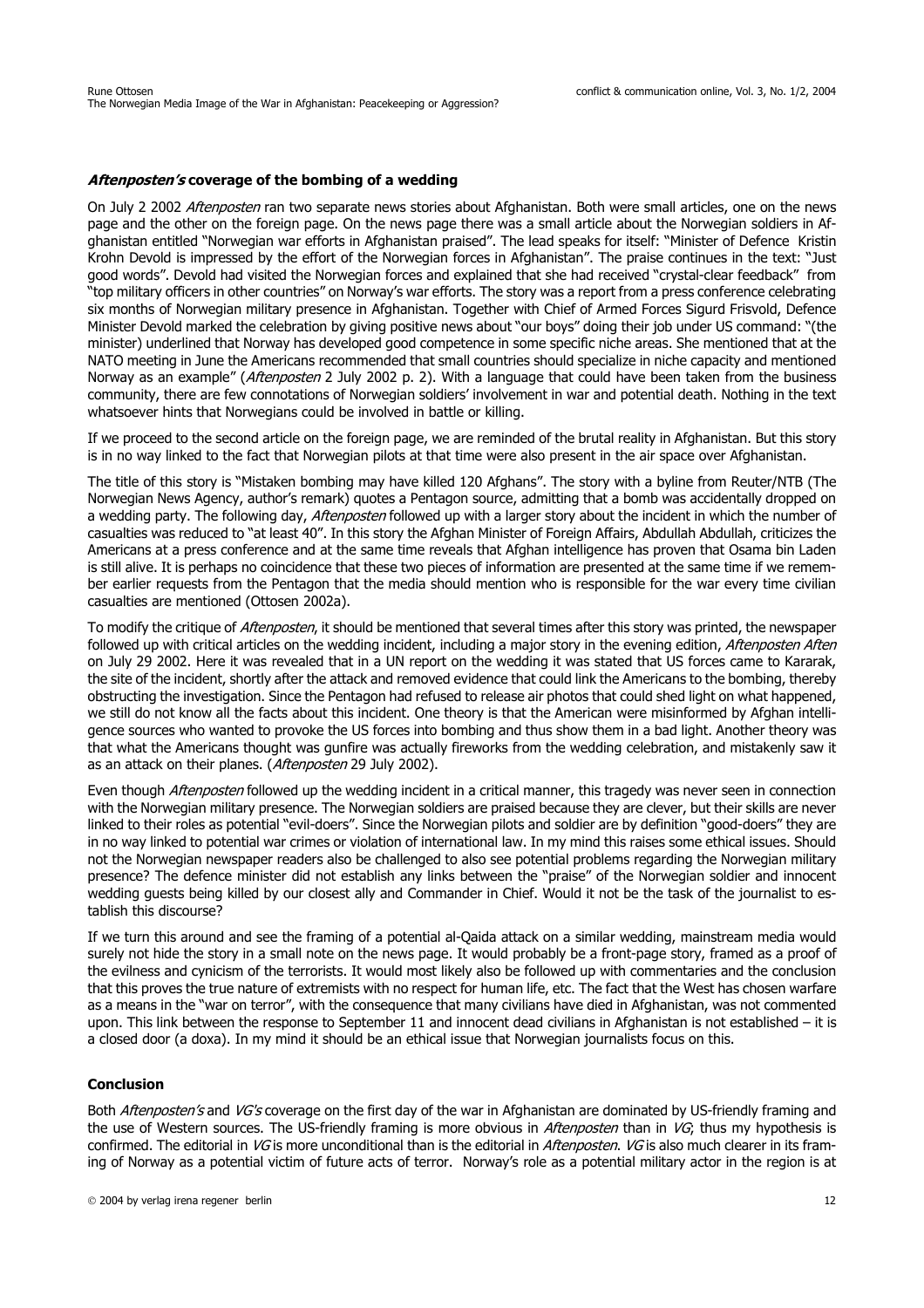this stage virtually absent in both newspapers. The legal aspects are mentioned in the two newspapers, though in a very superficial manner (see Geir Ulfstein's later discussion on this issue). Neither of the newspapers focuses on potential "hidden agendas" in their news coverage (Pilger 1998). No point is made of the US's potential global interest or the issue of controlling the oil flow from the region. The US's own interest in the region is part of a doxa.

Aftenposten, through its coverage of the bombing of a wedding, treats this incident as "collateral damage" and in no way connects it to Norway's military presence. Norway is simply the "good-doer" who receives praise from the US for doing a "good job". One can argue that this is just one example and should not be regarded as representative of *Aftenposten's* coverage. But it should raise the issue of doxa surrounding Norwegian military presence in war zones such as Afghanistan and Iraq. My hypothesis for further research is that Norway's military presence in the "war on terror" will continue to be separated from problematic issues such as innocent deaths, human suffering and potential violation of international law and human rights.

#### References

Arkin, 2003. United States: Media principles killed by friendly fire. *Index of censorship* no 1 2003.

Chomsky, Noam 1999. The New Military Humanism. Lessons from Kosovo. Monroe: Pluto Press.

Elisabeth Eide 2002. Vi og 'de Andre' – sett og oversett. Krigen under overflaten i Eide, Elisabeth & Ottosen, Rune (red.) 2002. Krigens retorikk. Medier, myter og konflikter etter 11. September. Oslo: Cappelen forlag.

Eide, Elisabeth & Ottosen, Rune (red.) 2002. Krigens retorikk. Medier, myter og konflikter etter 11. September. Oslo: Cappelen forlag.

Figenschou, Tine Ustad 2004. Coding of selected articles coverage of the war against terror in Norwegian media available at http://home.hio.no/~rune/.

Fossum, Egil & Meyer, Sidsel 2003. Er nå det så sikkert? Journalistikk og kildekritikk. Oslo: Cappelen Akademiske forlag.

Garbo, Gunnar 2002. Også krig er terror. Oslo: Eget forlag.

Herman, Edward & Chomsky, Noam 1988. Manufacturing Consent. The Political Economy of the Mass Media. New York: Pantheon Books.

Jowett, Garth S. & Victoria O'Donnell 1992. Propaganda and Persuasion. London: Sage Publications.

Lewis. Justin et al. 2003. The role of embedded reporting during the 2003 Iraq war: Summary report. Cardiff: Cardiff University.

- Lippe, Berit von der 1991. Kirurgisk krigføring eller kirurgisk mediedekning i Johnsen, Jan & Mathiesen, Thomas 1991. Mediekrigen -Søkelys på massemedienes dekning av Golfkrigen. Oslo: Cappelen forlag.
- McLaughlin, Greg 2002. The War Correspondent. London: Pluto Press.
- Nohrstedt, Stig A. & Ottosen, Rune 2000. Journalism and the New World Order. Gulf War, National News Discourse and Globalisation. Göteborg: Nordicom.
- Nohrstedt, Stig A., Höijer, Birgitta & Ottosen, Rune 2002**.** Kosovokonflikten, medierna och medlidandet, Stocholm: Styrelsen för psykologiskt försvar Rapport 190.
- Ottosen, Rune 1994. Mediestrategier og fiendebilder i internasjonale konflikter. Norske medier i skyggen av Pentagon. Oslo: Universitetsforlaget.
- Ottosen, Rune 2001. "Journalistenes konfliktfylte lojalitet. Et historisk perspektiv på krigsdekning i norske medier" i Eide, Martin: Til Dagsorden. Gyldendal Norsk Forlag.
- Ottosen, Rune 2002a. "Pressefriheten under press etter 11. september". Redaktørforeningens årbok 2002.
- Ottosen, Rune 2002b. "Herr presiden: fienden er nærmere enn du aner" i Elisabeth & Ottosen, Rune (red.) 2002. Krigens retorikk. Medier, myter og konflikter etter 11. September. Oslo: Cappelen forlag.
- Ottosen, Rune 2003. Det etiske minefeltet i krigsjournalistikken i Ottosen, Rune & Roksvold, Thore (red.) 2003. Pressetisk front. Festskrift til Odd Raaum. Kristaiansand: IJ/Høyskoleforlaget.
- Parenti, Michael 1993. Inventing Reality. The Politics of News Media. New York: St.Martin's Press
- Pilger, John 1998. Hidden Agendas. London: Vintage.
- Rossland, Irene E. 2003. Pressetur til Kirgisistand og Afghanistan 7.-15. mai 2002: -Gir norske journalsiter støtte til den norske deltakelsen i Afghanistan? Semesteroppgave på hovedfagskurset "War and Peace journalism" våren 2003.
- Solomon, Normon 2001. "War Needs Good Public Relations", Znet Commentary October 26, 2001 http://www.zmag.org/sustainers/content/2001-10/26solomon.cfm